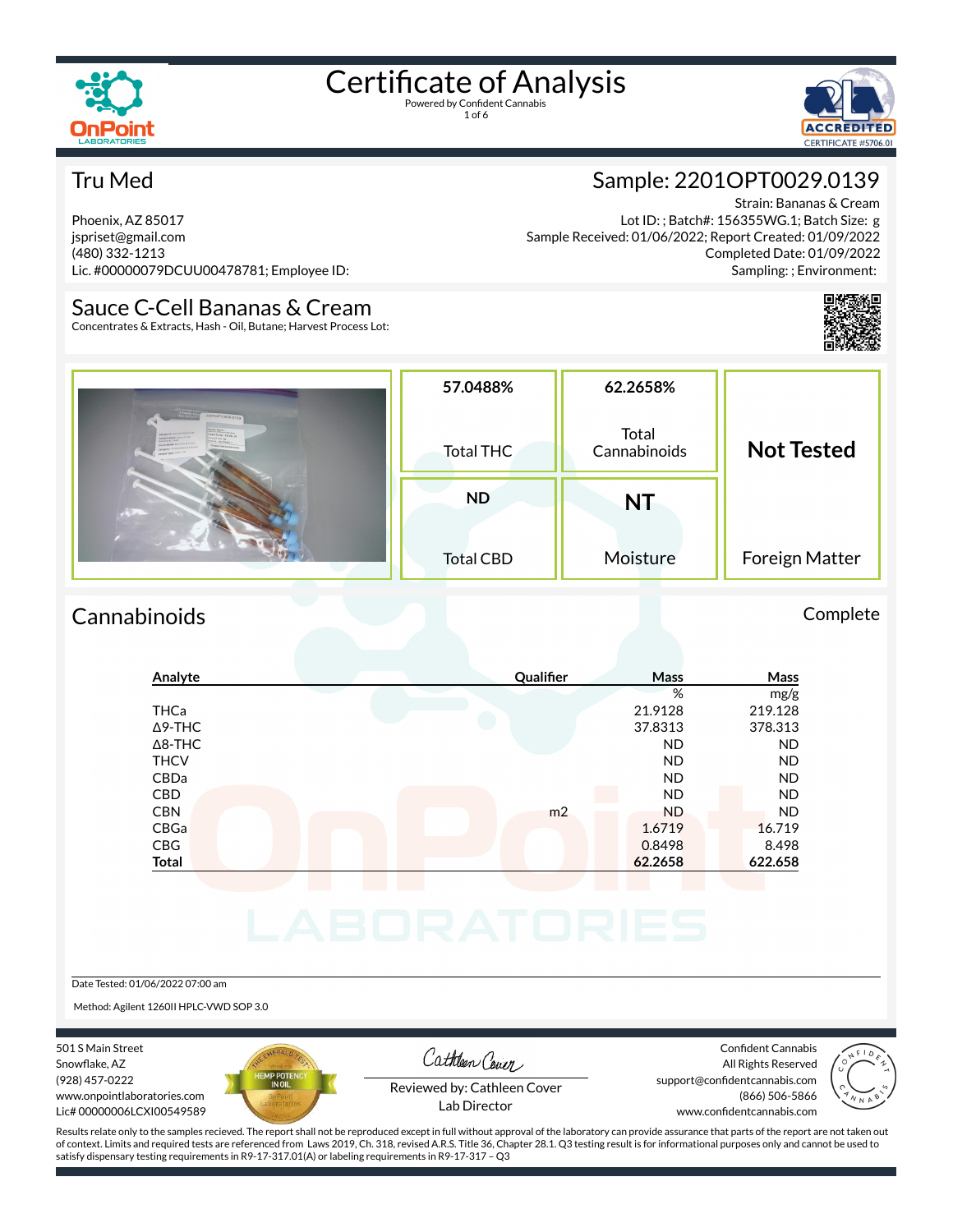

2 of 6



#### Tru Med

Phoenix, AZ 85017 jspriset@gmail.com (480) 332-1213 Lic. #00000079DCUU00478781; Employee ID:

#### Sauce C-Cell Bananas & Cream Concentrates & Extracts, Hash - Oil, Butane; Harvest Process Lot:

### Microbials Pass



Strain: Bananas & Cream

Completed Date: 01/09/2022

Sample: 2201OPT0029.0139

Sample Received: 01/06/2022; Report Created: 01/09/2022

Lot ID: ; Batch#: 156355WG.1; Batch Size: g

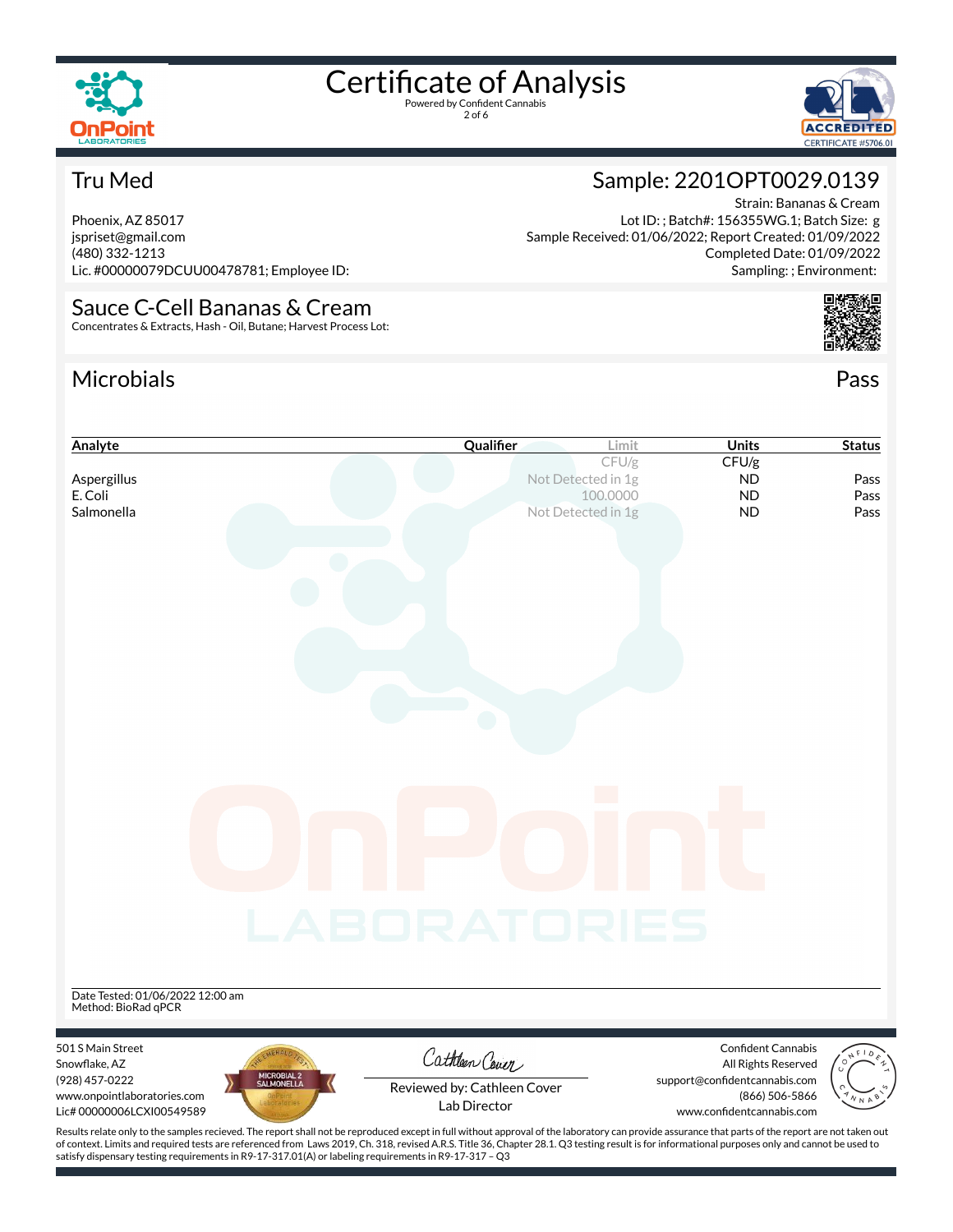

3 of 6



#### Tru Med

Phoenix, AZ 85017 jspriset@gmail.com (480) 332-1213 Lic. #00000079DCUU00478781; Employee ID:

Sauce C-Cell Bananas & Cream Concentrates & Extracts, Hash - Oil, Butane; Harvest Process Lot:

#### Mycotoxins Pass

## Sample: 2201OPT0029.0139

Strain: Bananas & Cream Lot ID: ; Batch#: 156355WG.1; Batch Size: g Sample Received: 01/06/2022; Report Created: 01/09/2022 Completed Date: 01/09/2022 Sampling: ; Environment:



| Analyte                                                                                         | Qualifier           | LOQ                                         | Limit                     | <b>Units</b>                  | <b>Status</b>                                   |  |
|-------------------------------------------------------------------------------------------------|---------------------|---------------------------------------------|---------------------------|-------------------------------|-------------------------------------------------|--|
| Ochratoxin A<br><b>Total Aflatoxins</b>                                                         | M1V1                | PPM<br>10.0000<br>10.0000                   | PPM<br>20.0000<br>20.0000 | PPM<br><b>ND</b><br><b>ND</b> | Pass<br>Pass                                    |  |
|                                                                                                 |                     |                                             |                           |                               |                                                 |  |
|                                                                                                 |                     |                                             |                           |                               |                                                 |  |
|                                                                                                 |                     |                                             |                           |                               |                                                 |  |
|                                                                                                 |                     |                                             |                           |                               |                                                 |  |
|                                                                                                 |                     |                                             |                           |                               |                                                 |  |
|                                                                                                 |                     |                                             |                           |                               |                                                 |  |
|                                                                                                 |                     |                                             |                           |                               |                                                 |  |
|                                                                                                 |                     |                                             |                           |                               |                                                 |  |
|                                                                                                 |                     |                                             |                           |                               |                                                 |  |
|                                                                                                 | <b>_ABORATORIES</b> |                                             |                           |                               |                                                 |  |
|                                                                                                 |                     |                                             |                           |                               |                                                 |  |
| Date Tested: 01/07/2022 12:00 am<br>Method: Agilent Ultivo LC/MS                                |                     |                                             |                           |                               |                                                 |  |
| 501 S Main Street<br>Snowflake, AZ                                                              |                     | Cathleen Cover                              |                           |                               | Confident Cannabis<br>All Rights Reserved       |  |
| (928) 457-0222<br><b>MYCOTOXINS</b><br>www.onpointlaboratories.com<br>Lic# 00000006LCXI00549589 |                     | Reviewed by: Cathleen Cover<br>Lab Director |                           | www.confidentcannabis.com     | support@confidentcannabis.com<br>(866) 506-5866 |  |

Results relate only to the samples recieved. The report shall not be reproduced except in full without approval of the laboratory can provide assurance that parts of the report are not taken out of context. Limits and required tests are referenced from Laws 2019, Ch. 318, revised A.R.S. Title 36, Chapter 28.1. Q3 testing result is for informational purposes only and cannot be used to satisfy dispensary testing requirements in R9-17-317.01(A) or labeling requirements in R9-17-317 – Q3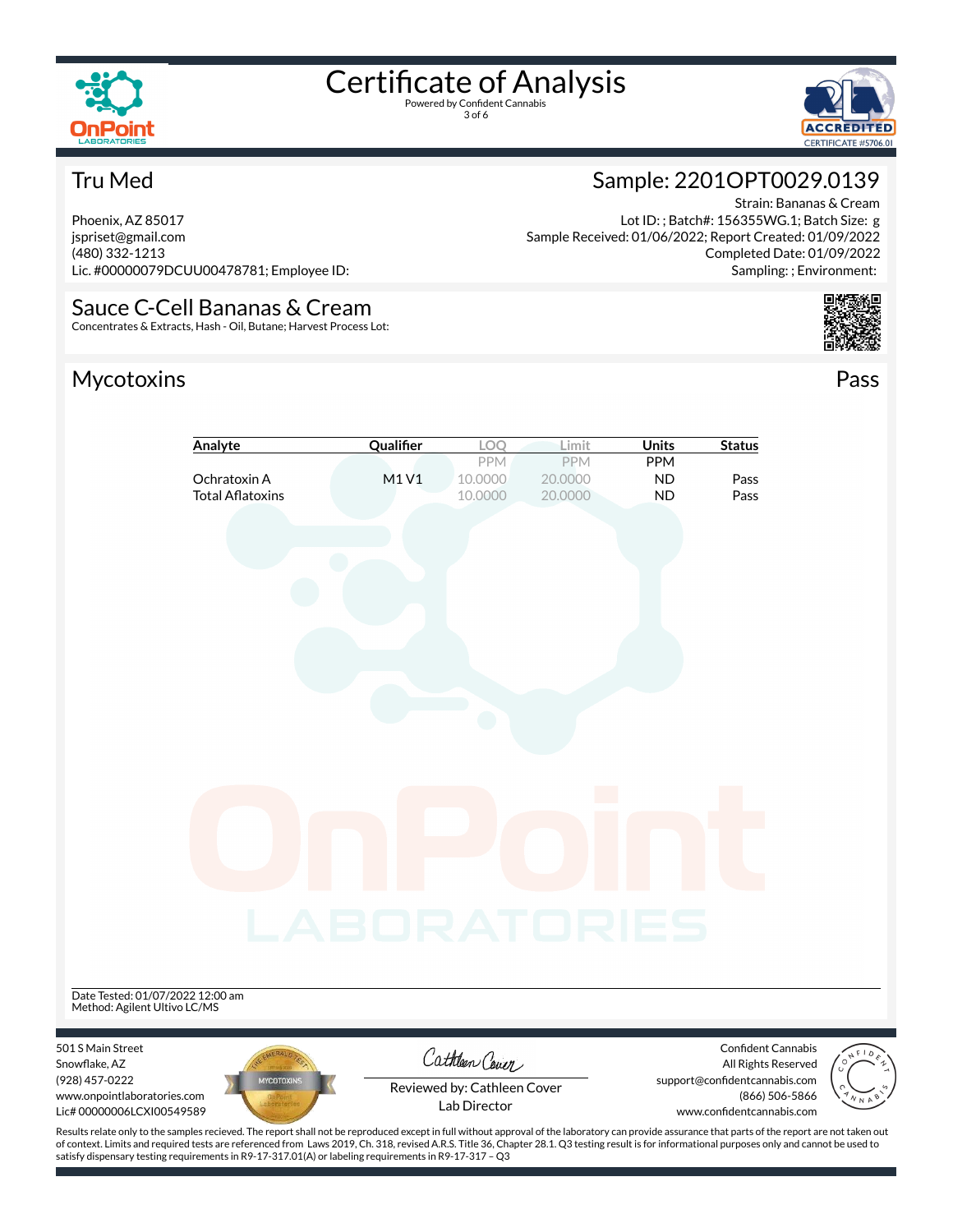

4 of 6



#### Tru Med

Phoenix, AZ 85017 jspriset@gmail.com (480) 332-1213 Lic. #00000079DCUU00478781; Employee ID:

Sauce C-Cell Bananas & Cream Concentrates & Extracts, Hash - Oil, Butane; Harvest Process Lot:

### Heavy Metals **Pass**

# Strain: Bananas & Cream

Lot ID: ; Batch#: 156355WG.1; Batch Size: g Sample Received: 01/06/2022; Report Created: 01/09/2022 Completed Date: 01/09/2022 Sampling: ; Environment:

Sample: 2201OPT0029.0139





of context. Limits and required tests are referenced from Laws 2019, Ch. 318, revised A.R.S. Title 36, Chapter 28.1. Q3 testing result is for informational purposes only and cannot be used to satisfy dispensary testing requirements in R9-17-317.01(A) or labeling requirements in R9-17-317 – Q3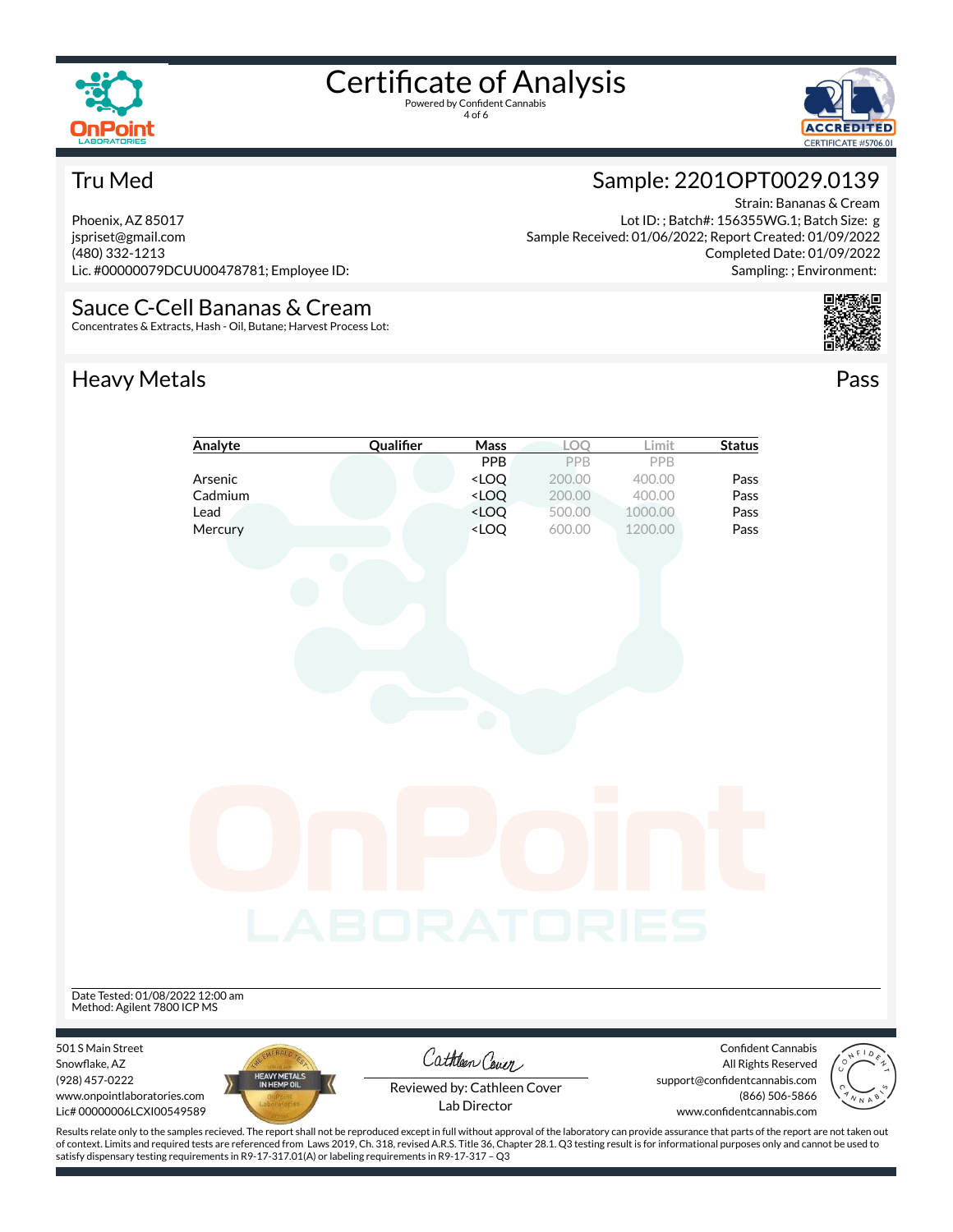



#### Tru Med

Phoenix, AZ 85017 jspriset@gmail.com (480) 332-1213 Lic. #00000079DCUU00478781; Employee ID:

## Sauce C-Cell Bananas & Cream

Concentrates & Extracts, Hash - Oil, Butane; Harvest Process Lot:

| <b>Pesticides</b>   |                  |            |            |            |               |                        |                  |            |            |            | Pass          |
|---------------------|------------------|------------|------------|------------|---------------|------------------------|------------------|------------|------------|------------|---------------|
| Analyte             | <b>Qualifier</b> | <b>LOO</b> | Limit      | Units      | <b>Status</b> | Analyte                | <b>Qualifier</b> | <b>LOO</b> | Limit      | Units      | <b>Status</b> |
|                     |                  | <b>PPM</b> | <b>PPM</b> | <b>PPM</b> |               |                        |                  | <b>PPM</b> | <b>PPM</b> | <b>PPM</b> |               |
| <b>DDVP</b>         |                  | 0.0500     | 0.1000     | <b>ND</b>  | Pass          | Hexythiazox            | M <sub>2</sub>   | 0.5000     | 1.0000     | <b>ND</b>  | Pass          |
| Abamectin           |                  | 0.2500     | 0.5000     | <b>ND</b>  | Pass          | Imazalil               |                  | 0.1000     | 0.2000     | <b>ND</b>  | Pass          |
| Acephate            |                  | 0.2000     | 0.4000     | <b>ND</b>  | Pass          | Imidacloprid           |                  | 0.2000     | 0.4000     | <b>ND</b>  | Pass          |
| Acequinocyl         | M2 V1            | 1.0000     | 2,0000     | <b>ND</b>  | Pass          | <b>Kresoxim Methyl</b> |                  | 0.2000     | 0.4000     | <b>ND</b>  | Pass          |
| Acetamiprid         |                  | 0.1000     | 0.2000     | <b>ND</b>  | Pass          | Malathion              |                  | 0.1000     | 0.2000     | <b>ND</b>  | Pass          |
| Aldicarb            |                  | 0.2000     | 0.4000     | <b>ND</b>  | Pass          | Metalaxyl              |                  | 0.1000     | 0.2000     | <b>ND</b>  | Pass          |
| Azoxystrobin        |                  | 0.1000     | 0.2000     | <b>ND</b>  | Pass          | Methiocarb             |                  | 0.1000     | 0.2000     | <b>ND</b>  | Pass          |
| <b>Bifenazate</b>   |                  | 0.1000     | 0.2000     | <b>ND</b>  | Pass          | Methomyl               |                  | 0.2000     | 0.4000     | <b>ND</b>  | Pass          |
| Bifenthrin          | M <sub>2</sub>   | 0.1000     | 0.2000     | <b>ND</b>  | Pass          | Myclobutanil           |                  | 0.1000     | 0.2000     | <b>ND</b>  | Pass          |
| <b>Boscalid</b>     |                  | 0.2000     | 0.4000     | <b>ND</b>  | Pass          | Naled                  |                  | 0.2500     | 0.5000     | <b>ND</b>  | Pass          |
| Carbaryl            |                  | 0.1000     | 0.2000     | <b>ND</b>  | Pass          | Oxamvl                 |                  | 0.5000     | 1.0000     | <b>ND</b>  | Pass          |
| Carbofuran          |                  | 0.1000     | 0.2000     | <b>ND</b>  | Pass          | Paclobutrazol          |                  | 0.2000     | 0.4000     | <b>ND</b>  | Pass          |
| Chlorantraniliprole |                  | 0.1000     | 0.2000     | <b>ND</b>  | Pass          | Permethrins            | M <sub>2</sub>   | 0.1000     | 0.2000     | <b>ND</b>  | Pass          |
| Chlorfenapyr        | V1M2             | 0.5000     | 1.0000     | <b>ND</b>  | Pass          | Phosmet                |                  | 0.1000     | 0.2000     | <b>ND</b>  | Pass          |
| Chlorpyrifos        | M <sub>2</sub>   | 0.1000     | 0.2000     | <b>ND</b>  | Pass          | Piperonyl Butoxide     |                  | 1.0000     | 2.0000     | <b>ND</b>  | Pass          |
| Clofentezine        | M <sub>2</sub>   | 0.1000     | 0.2000     | <b>ND</b>  | Pass          | Prallethrin            |                  | 0.1000     | 0.2000     | <b>ND</b>  | Pass          |
| Cyfluthrin          | V <sub>1</sub>   | 0.5000     | 1.0000     | <b>ND</b>  | Pass          | Propiconazole          |                  | 0.2000     | 0.4000     | <b>ND</b>  | Pass          |
| Cypermethrin        | V <sub>1</sub>   | 0.5000     | 1.0000     | <b>ND</b>  | Pass          | Propoxur               |                  | 0.1000     | 0.2000     | <b>ND</b>  | Pass          |
| Daminozide          |                  | 0.5000     | 1.0000     | <b>ND</b>  | Pass          | Pyrethrins             |                  | 0.5000     | 1.0000     | <b>ND</b>  | Pass          |
| Diazinon            |                  | 0.1000     | 0.2000     | <b>ND</b>  | Pass          | Pyridaben              | M <sub>2</sub>   | 0.1000     | 0.2000     | <b>ND</b>  | Pass          |
| Dimethoate          |                  | 0.1000     | 0.2000     | <b>ND</b>  | Pass          | Spinosad               | V1 M2            | 0.1000     | 0.2000     | <b>ND</b>  | Pass          |
| Ethoprophos         |                  | 0.1000     | 0.2000     | <b>ND</b>  | Pass          | Spiromesifen           |                  | 0.1000     | 0.2000     | <b>ND</b>  | Pass          |
| Etofenprox          | M <sub>2</sub>   | 0.2000     | 0.4000     | <b>ND</b>  | Pass          | Spirotetramat          | M1               | 0.1000     | 0.2000     | <b>ND</b>  | Pass          |
| Etoxazole           |                  | 0.1000     | 0.2000     | <b>ND</b>  | Pass          | Spiroxamine            |                  | 0.2000     | 0.4000     | <b>ND</b>  | Pass          |
| Fenoxycarb          | M <sub>2</sub>   | 0.1000     | 0.2000     | <b>ND</b>  | Pass          | Tebuconazole           | V <sub>1</sub>   | 0.2000     | 0.4000     | <b>ND</b>  | Pass          |
| Fenpyroximate       |                  | 0.2000     | 0.4000     | <b>ND</b>  | Pass          | Thiacloprid            |                  | 0.1000     | 0.2000     | <b>ND</b>  | Pass          |
| Fipronil            |                  | 0.2000     | 0.4000     | <b>ND</b>  | Pass          | Thiamethoxam           |                  | 0.1000     | 0.2000     | <b>ND</b>  | Pass          |
| Flonicamid          |                  | 0.5000     | 1.0000     | <b>ND</b>  | Pass          | Trifloxystrobin        | M <sub>2</sub>   | 0.1000     | 0.2000     | <b>ND</b>  | Pass          |
| Fludioxonil         |                  | 0.2000     | 0.4000     | <b>ND</b>  | Pass          |                        |                  |            |            |            |               |



Date Tested: 01/07/2022 12:00 am Method: Agilent Ultivo LC/MS

501 S Main Street Snowflake, AZ (928) 457-0222 www.onpointlaboratories.com Lic# 00000006LCXI00549589



Cathleen Cover

Confident Cannabis All Rights Reserved support@confidentcannabis.com (866) 506-5866



Reviewed by: Cathleen Cover Lab Director

www.confidentcannabis.com

Results relate only to the samples recieved. The report shall not be reproduced except in full without approval of the laboratory can provide assurance that parts of the report are not taken out of context. Limits and required tests are referenced from Laws 2019, Ch. 318, revised A.R.S. Title 36, Chapter 28.1. Q3 testing result is for informational purposes only and cannot be used to satisfy dispensary testing requirements in R9-17-317.01(A) or labeling requirements in R9-17-317 – Q3

#### Sample: 2201OPT0029.0139

Strain: Bananas & Cream Lot ID: ; Batch#: 156355WG.1; Batch Size: g Sample Received: 01/06/2022; Report Created: 01/09/2022 Completed Date: 01/09/2022 Sampling: ; Environment: